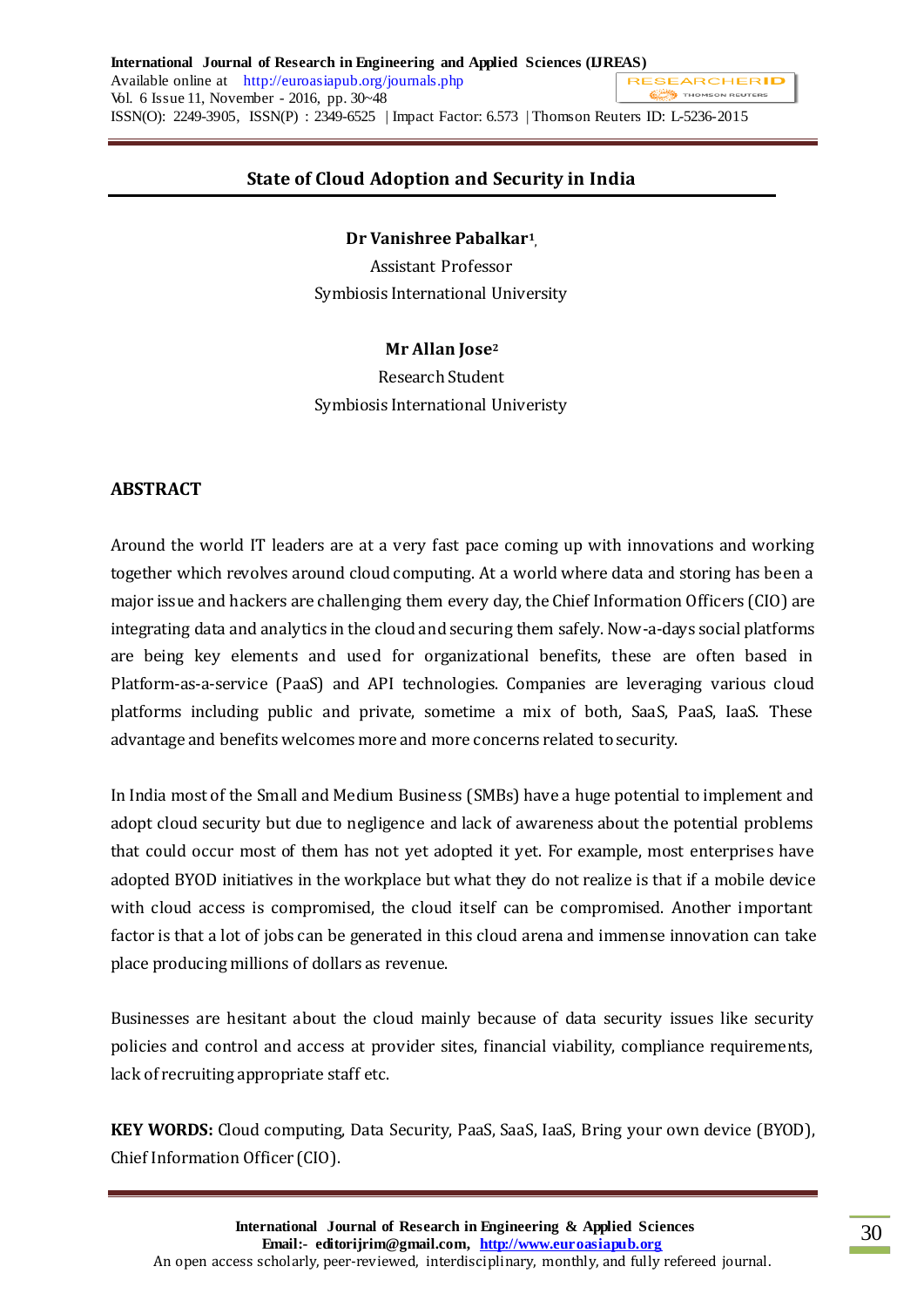## **INTRODUCTION**

Cloud-based IT, particularly public cloud services, diminishes the upfront expenditures associated with hardware and software purchases and application.

According to a report published by Cisco, there is a 30% rise in the public cloud services when comparing to last year. Infrastructure as Service (IaaS) is the most growing segment in the market. Software-as-a-Service (SaaS) is the largest which account to about 34% of the total market (CAGR). It has been predicted by Gartner that by 2017 about 1676 million USD would be spent on the entire cloud market, out of which about 514 million would be for SaaS.

As seen below in the graph, it is predicted that Software-as-a-Service would have a share of 59%, Infrastructure-as-a-Service (IaaS) would grow to 28% and Platform-as-a-Service (PaaS) to 11% by 2019.



*Source of the graph: Cisco Global Cloud Index, 2014-2019*

# **Current Scenario & Factors affecting Public Cloud Adoption in India**

A lot of global players in cloud are looking up the Indian market for cloud related services and even setting up local data centers like IBM, Microsoft and Amazon. These efforts made by them are to increase the performance and make a request to its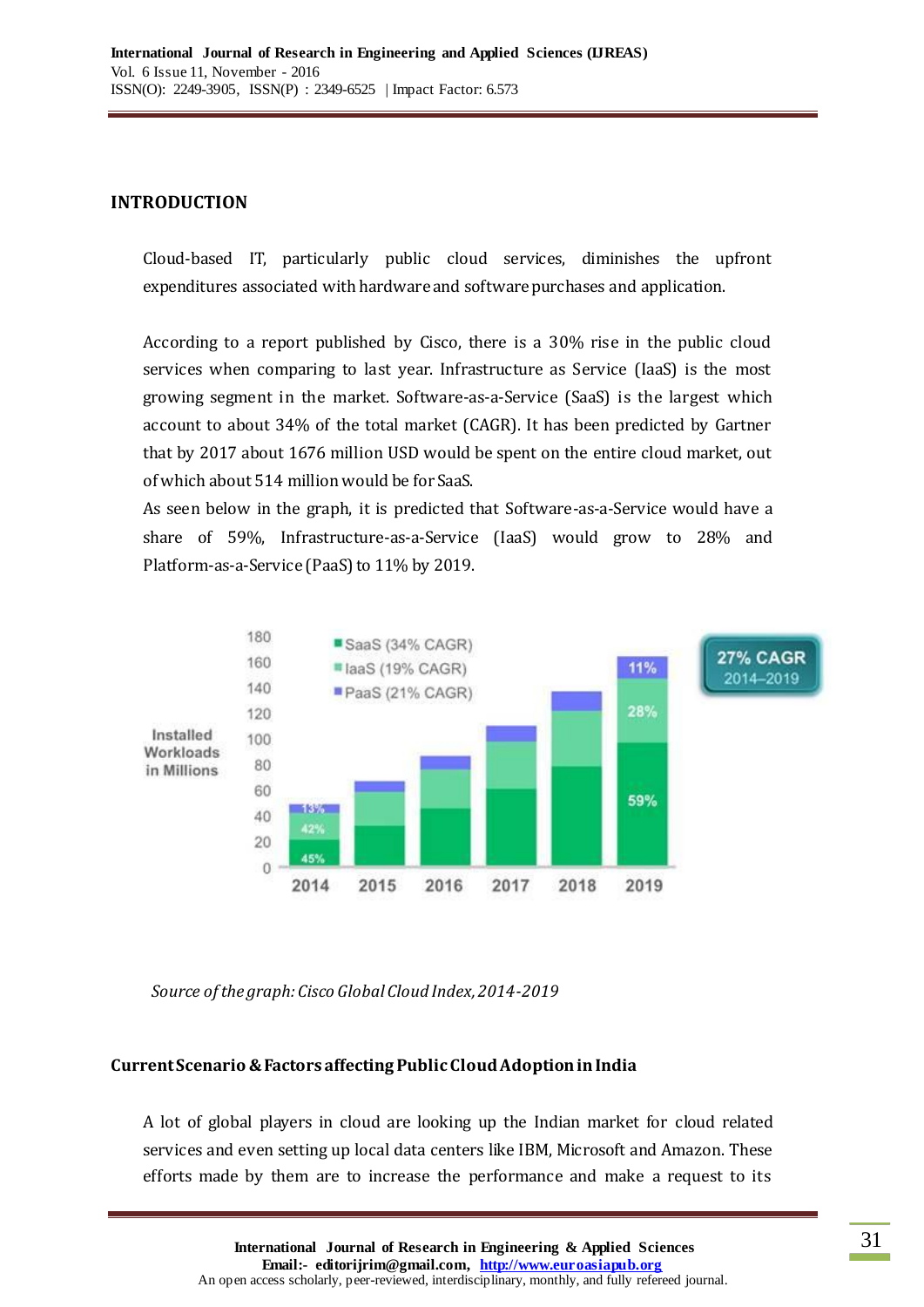customers to go ahead who face a regulatory restriction on data location.

Like all other emerging markets in the world, one of the encounters for public cloud computing is lack of infrastructure. Another challenge would be that of the public disparity between rural and urban residents. Their education levels come to play, educated and uneducated, those who access

# **Technology and those who don't.**

Now-a-days most of the SMBs adopt cloud computing because of the scale of adaptability and reduce costs, but still too many security and information leakage remains a paramount challenge to trust with the cloud security vendors. Nevertheless, many companies have adopted and showcased results. This is mainly due to the presence of existing IT department, hence becomes very easy to adopt and enjoy all the functionalities it delivers. They can transfer anything in to the cloud and access it anywhere.

A haunting problem with our country is that we not only lack the required infrastructure but also inconsistency of power supply in many parts of the country. India is ranked 113 out of 142 by the World Economic Forum for the availability of internet bandwidth, which tells us about the amount of internet traffic exchanged between different nations.

Fortunately, the government of India has figured out the problems and challenges. The governments very ambitious Digital India programs has come across and helped address some of the issues but it still need meaningful developments.

# **OBJECTIVES**

The main objective of the study is as following:

- 1. Survey To research and analyze the perception of the cloud adoption as well as the security of the cloud in India. Instasafe wanted to know more on the understanding where India stands among other nations when it comes to the cloud domain.
- 2. Email Campaign To find potential customers who would want Instasafe's service. Hence work with Lead Squared, a B2C marketing automation software where clear trigger based emails can be set up according to timeline. It helped the company to generate leads.
- 3. Social Media Campaign To help the company to increase exposure, expand net traffic, engagement, develop business partnership and improve sales.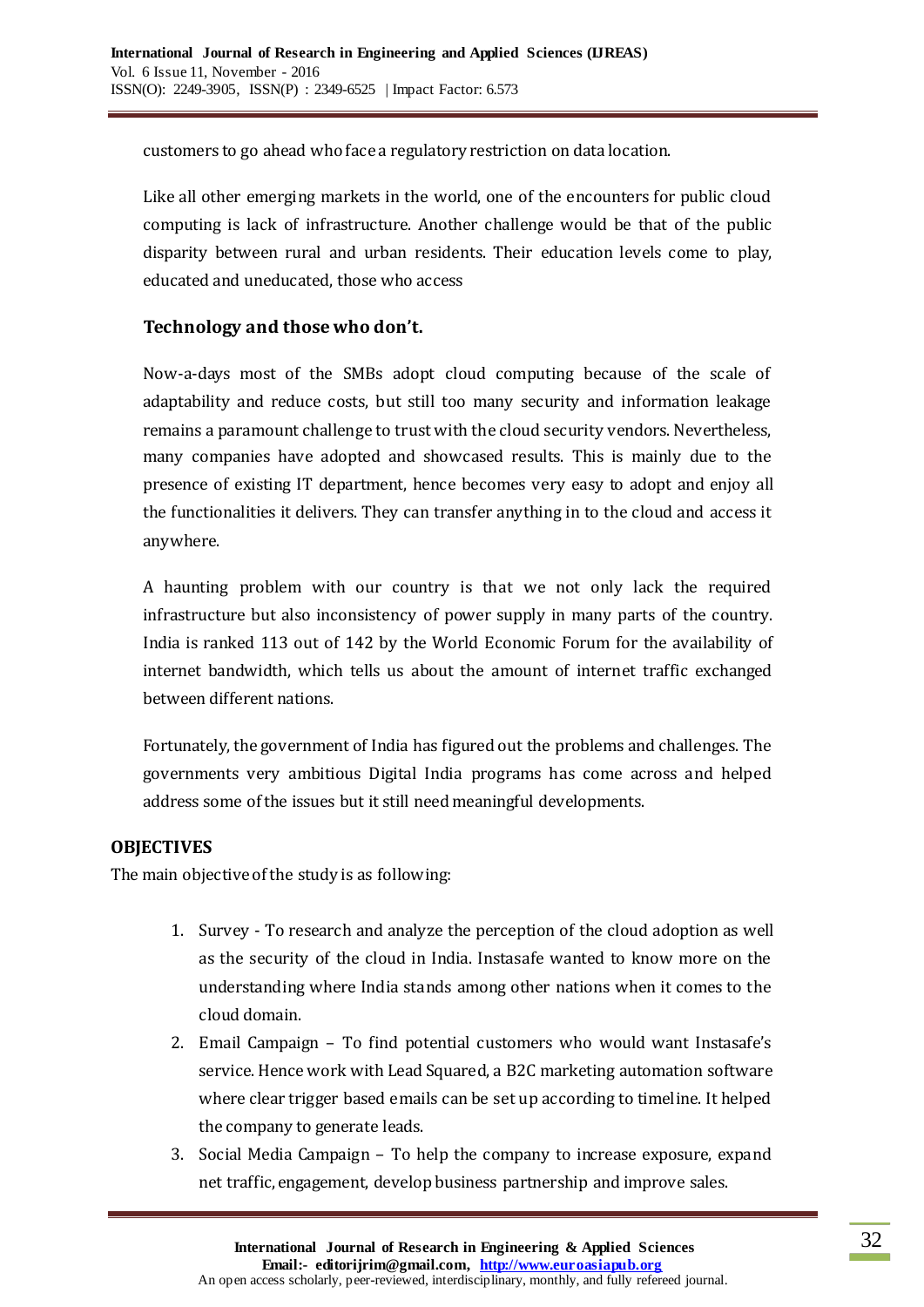#### 4.

## **METHODOLOGY**

Primary Data: All the data collected for the purpose of the survey was primary data. The structured questionnaire was prepared and sent to all the respondents through mail. Few of the CIOs were contacted through telephone and some through WhatsApp messenger as few of them were travelling or not available. The respondents were spread across India spanning SMBs to MNCs.

The questionnaire was the same for everyone, for those who were interviewed telephonically, their answers were recorded and filled.

**Sampling Technique and Size:** The sampling technique used was Stratified random sampling. The target customer base was the CIOs, which is a very niche segment. The survey was open to any sector of the business and the survey was administered pan India. The survey was administered to about 150 CIOs

## **ANALYSIS OF DATA**

All data collected and analyzed had been presented in the form of table and charts/graphs.



### **DATA INTERPRETATION AND ANALYSIS**

**International Journal of Research in Engineering & Applied Sciences Email:- editorijrim@gmail.com, http://www.euroasiapub.org** An open access scholarly, peer-reviewed, interdisciplinary, monthly, and fully refereed journal.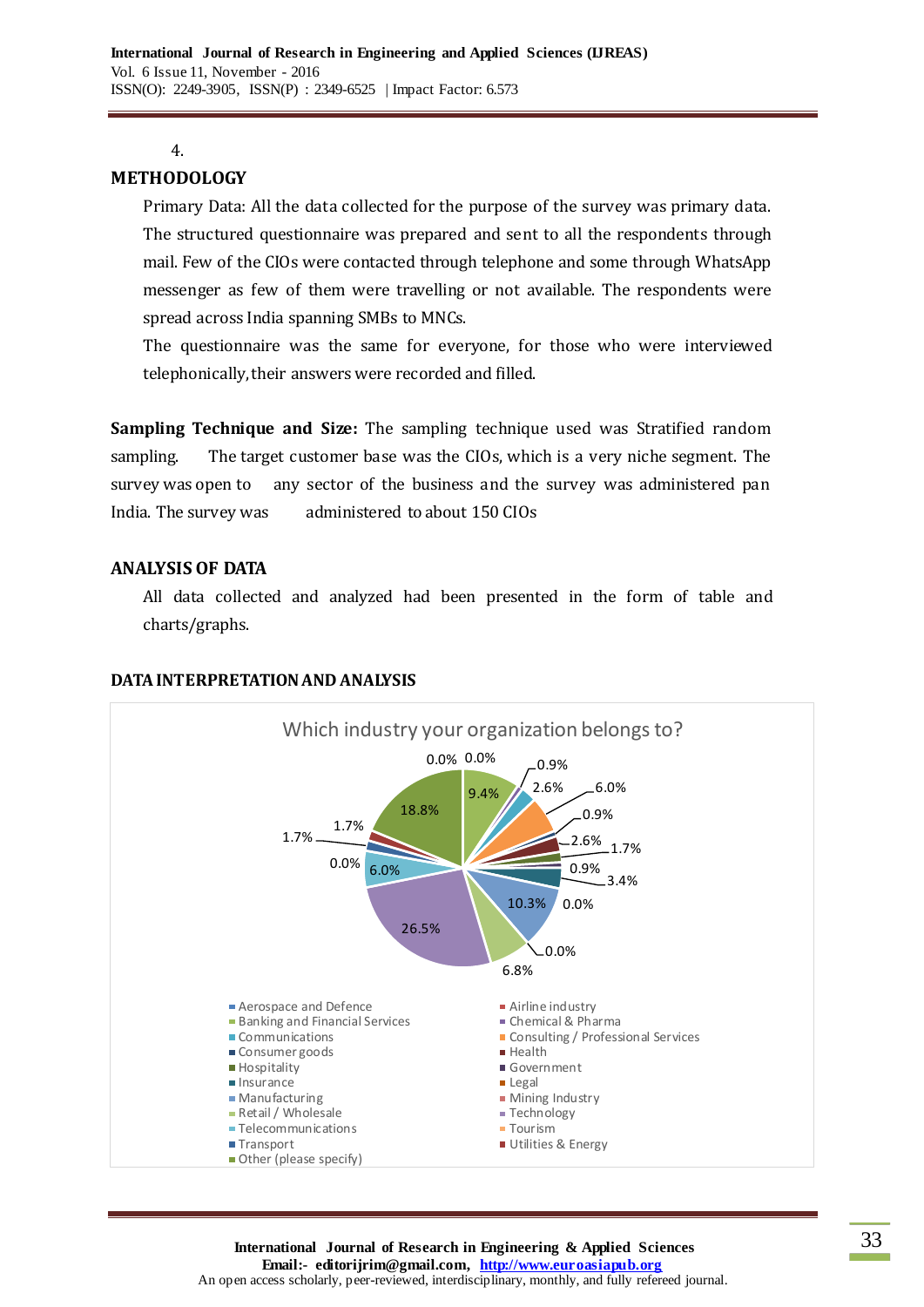





Most of the respondents who participated in the survey were of Managerial level or above, about 26% of them were C-Level Executives.



**International Journal of Research in Engineering & Applied Sciences Email:- editorijrim@gmail.com, http://www.euroasiapub.org** An open access scholarly, peer-reviewed, interdisciplinary, monthly, and fully refereed journal.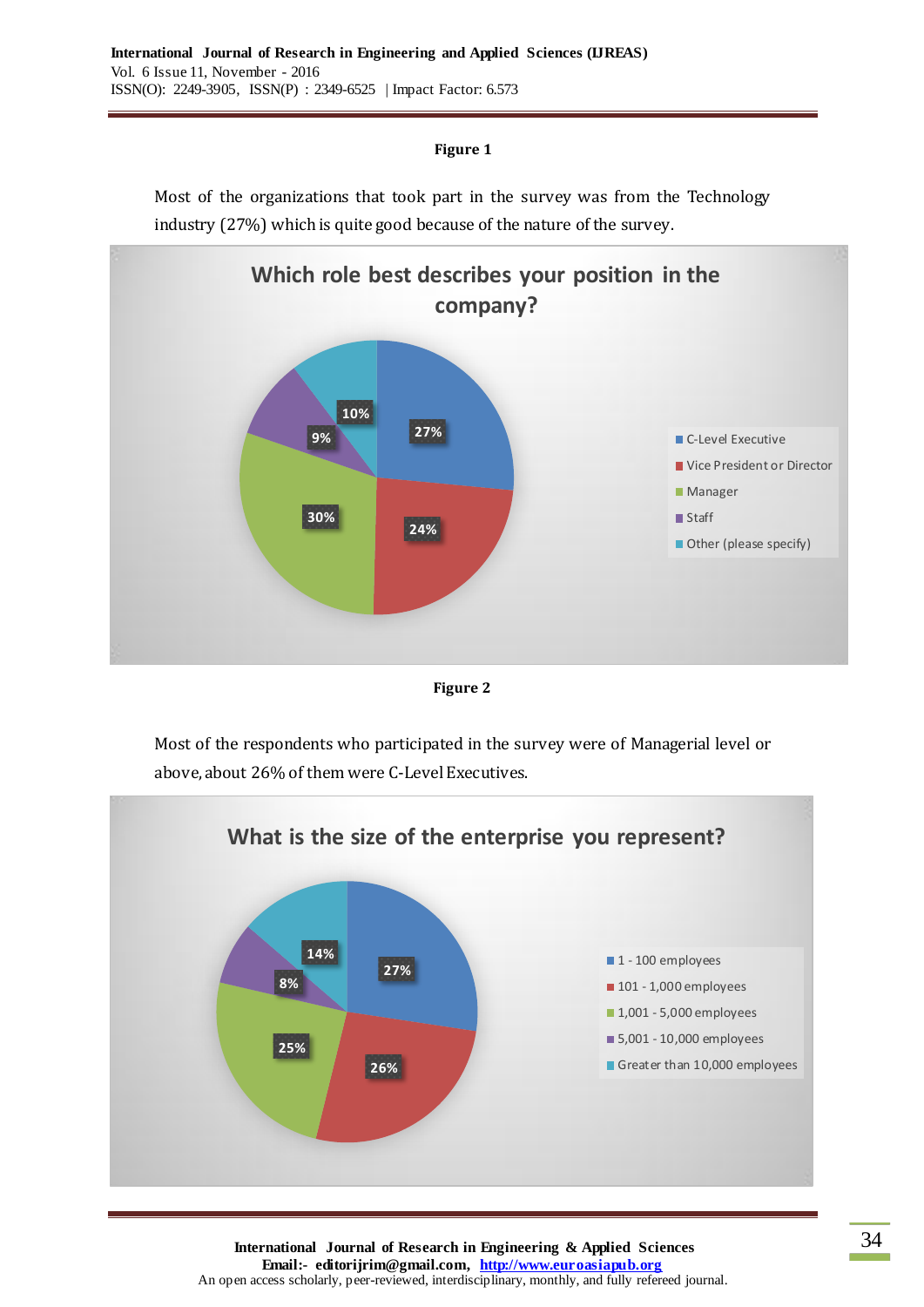**The Indian Cloud Market is expected to grow more than 70% this year with Enterprise & SMB organizations adopting Cloud Offerings to leverage the efficiency that it provides. What is your organization's Cloud Adoption Strategy in moving your applications and data to the Cloud?**

| <b>Answer Options</b>                                  | <b>Response</b> |  |
|--------------------------------------------------------|-----------------|--|
|                                                        | <b>Percent</b>  |  |
| Active User: We already have some of our apps and      | 62.6%           |  |
| data in the Cloud                                      |                 |  |
| Evaluation: We are in the phase of evaluating multiple | 26.1%           |  |
| vendors prior to a Trial                               |                 |  |
| No Plan: We have no plans of moving our apps and       | 11.3%           |  |
| data to the Cloud                                      |                 |  |

**Table 1**

27% of the organizations have 1-100 employees out of which 53% are active users of cloud and 37% are evaluating multiple vendors prior to a trial

26% of the organizations have 101-1000 employees out of which 56% are active

users of cloud and 37% are evaluating multiple vendors prior to a trial

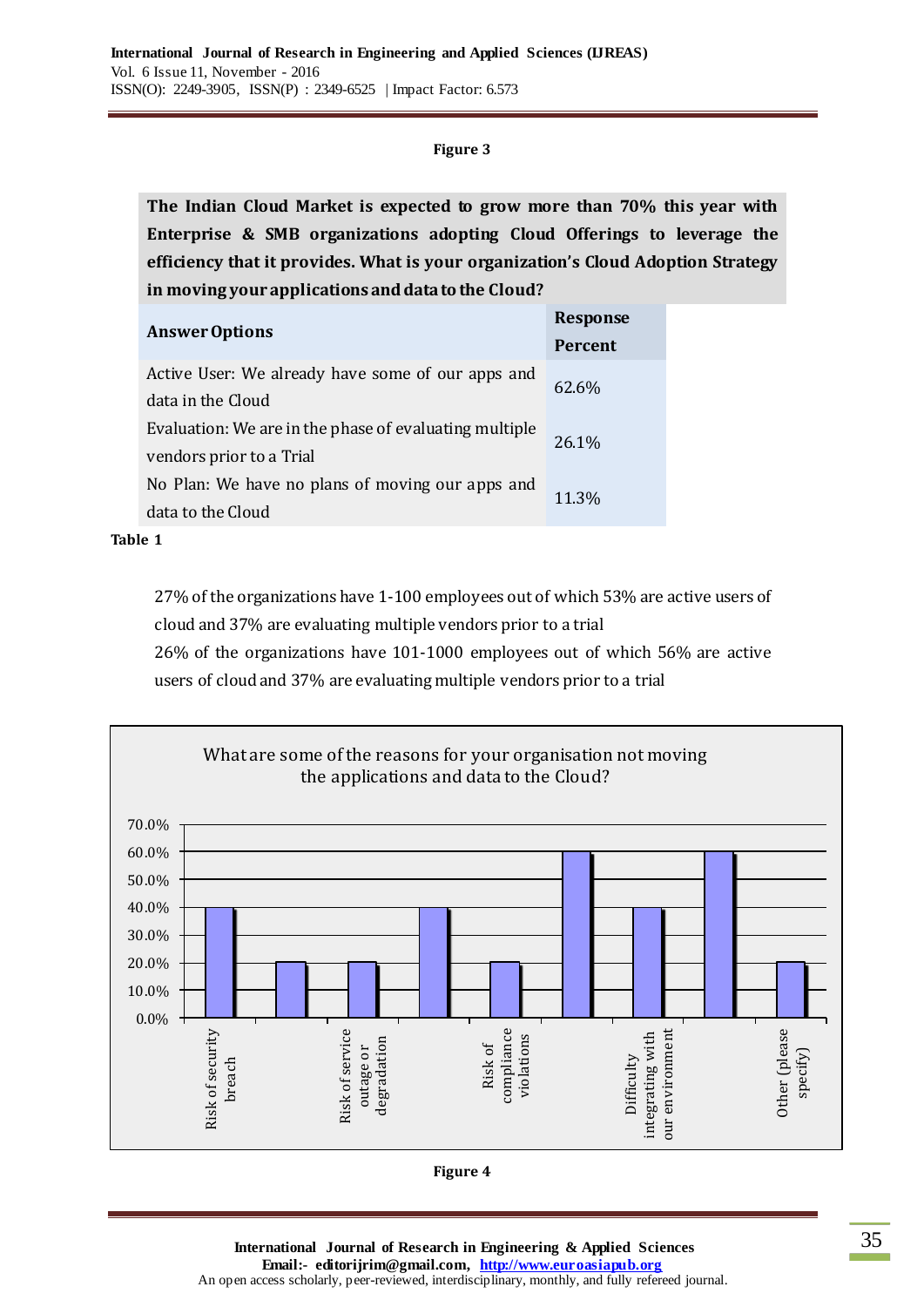- Not cost-effective
- Lack of industry standards

These were the main reasons because of which organizations were reluctant to move the applications and data to the cloud.





According to the survey results, organizations evaluate a Cloud Service Provider on the following top key parameters:

- Customer Support
- Cost/Billing options that they have to offer
- SLA on Performance and availability
- Complexity of Implementation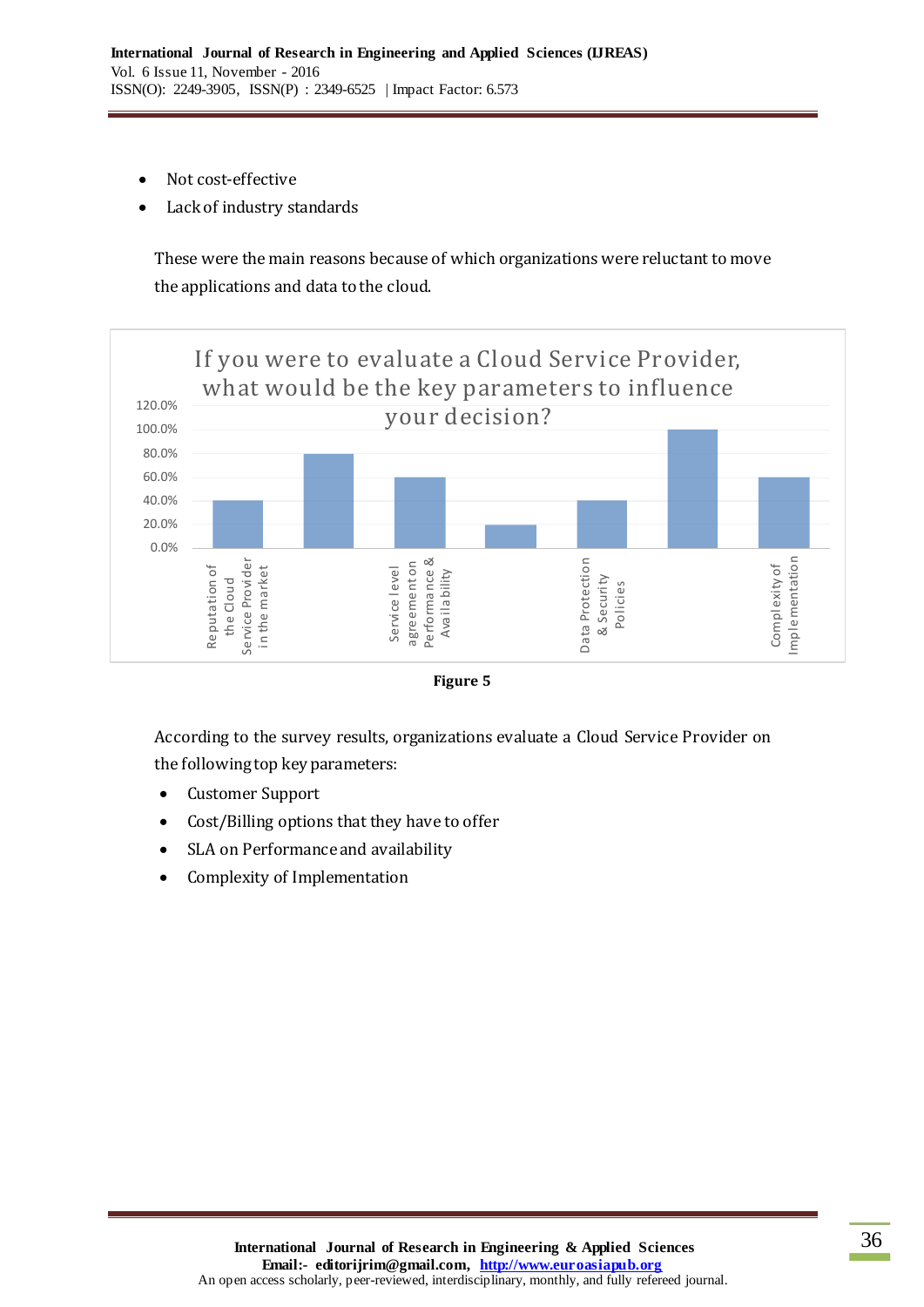The results also showed that the least significant parameter is the presence of a local datacenter.



#### **Figure 6**

60% of the respondents said No to move their applications and data on cloud because of the primary reason of safety. They choose to opt on premise options over cloud. However, 20% organizations said yes to cloud being the future but are still not 100% convinced and need more clarity. This leaves great scope for cloud solution/security companies likes Instasafe to educate clients on cloud security.



**International Journal of Research in Engineering & Applied Sciences Email:- editorijrim@gmail.com, http://www.euroasiapub.org** An open access scholarly, peer-reviewed, interdisciplinary, monthly, and fully refereed journal.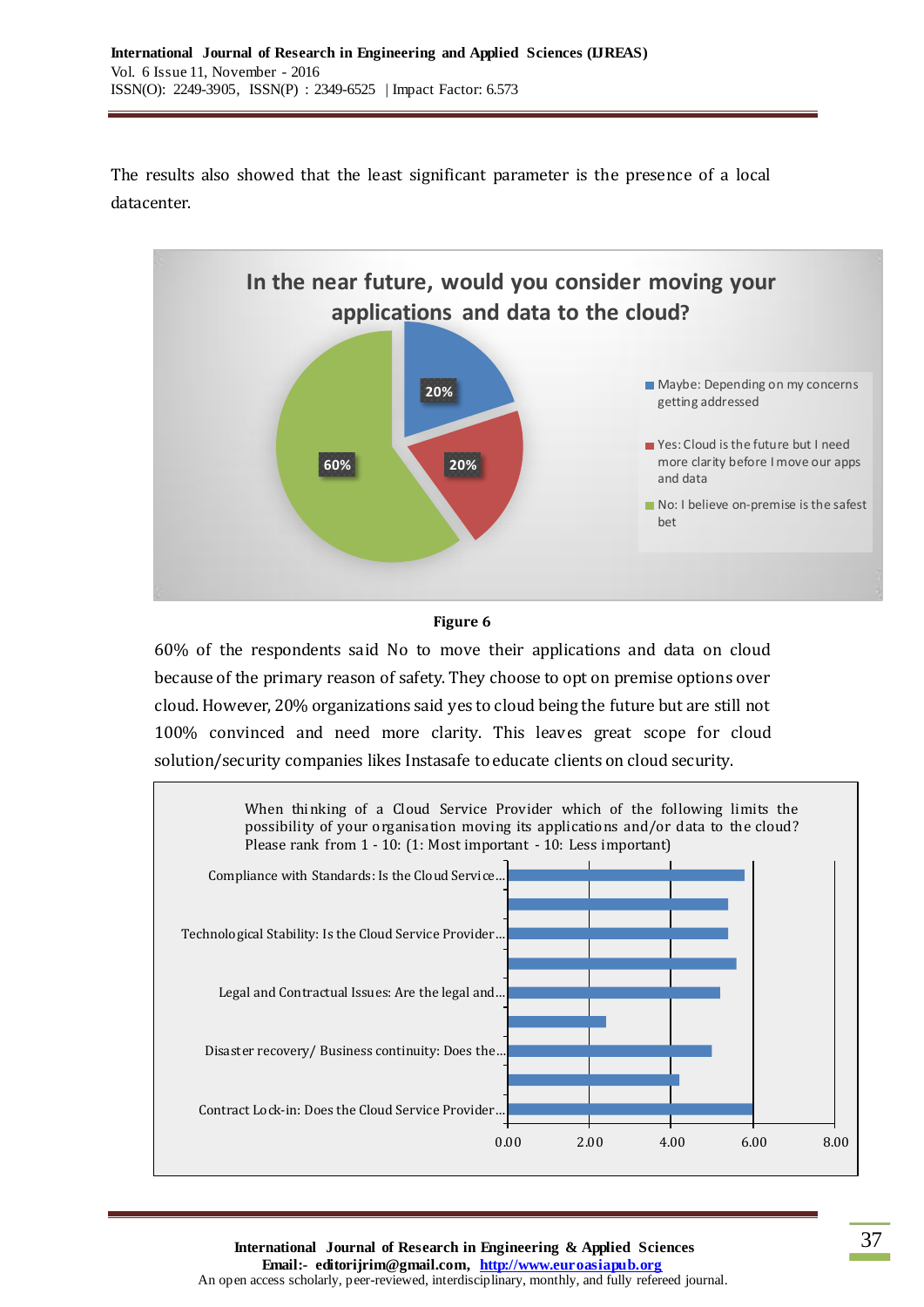The key reasons for limiting organizations to move its applications and/or data on cloud are found as the following (in order of importance):

- Contract Lock-in
- Compliance with standards
- Geographical Issues

Surprisingly the least important reason ranked by the organizations was Information Security.

| What services and workloads is your organization hosting on the Cloud? (can give multiple |                 |  |  |
|-------------------------------------------------------------------------------------------|-----------------|--|--|
| answers)                                                                                  |                 |  |  |
| <b>Answer Options</b>                                                                     | <b>Response</b> |  |  |
|                                                                                           | Percent         |  |  |
| Storage                                                                                   | 63.2%           |  |  |
| Computing                                                                                 | 47.4%           |  |  |
| <b>Business Application</b>                                                               | 87.7%           |  |  |
| Networking                                                                                | 10.5%           |  |  |
| Virtualization                                                                            | 33.3%           |  |  |
| Other (please specify)                                                                    | 8.8%            |  |  |

## **Table 2**

Only 7% of respondents have cloud hosted services in all of the above fields while majority of respondents have Business Applications and storage related services hosted on cloud (87% and 63% respectively).

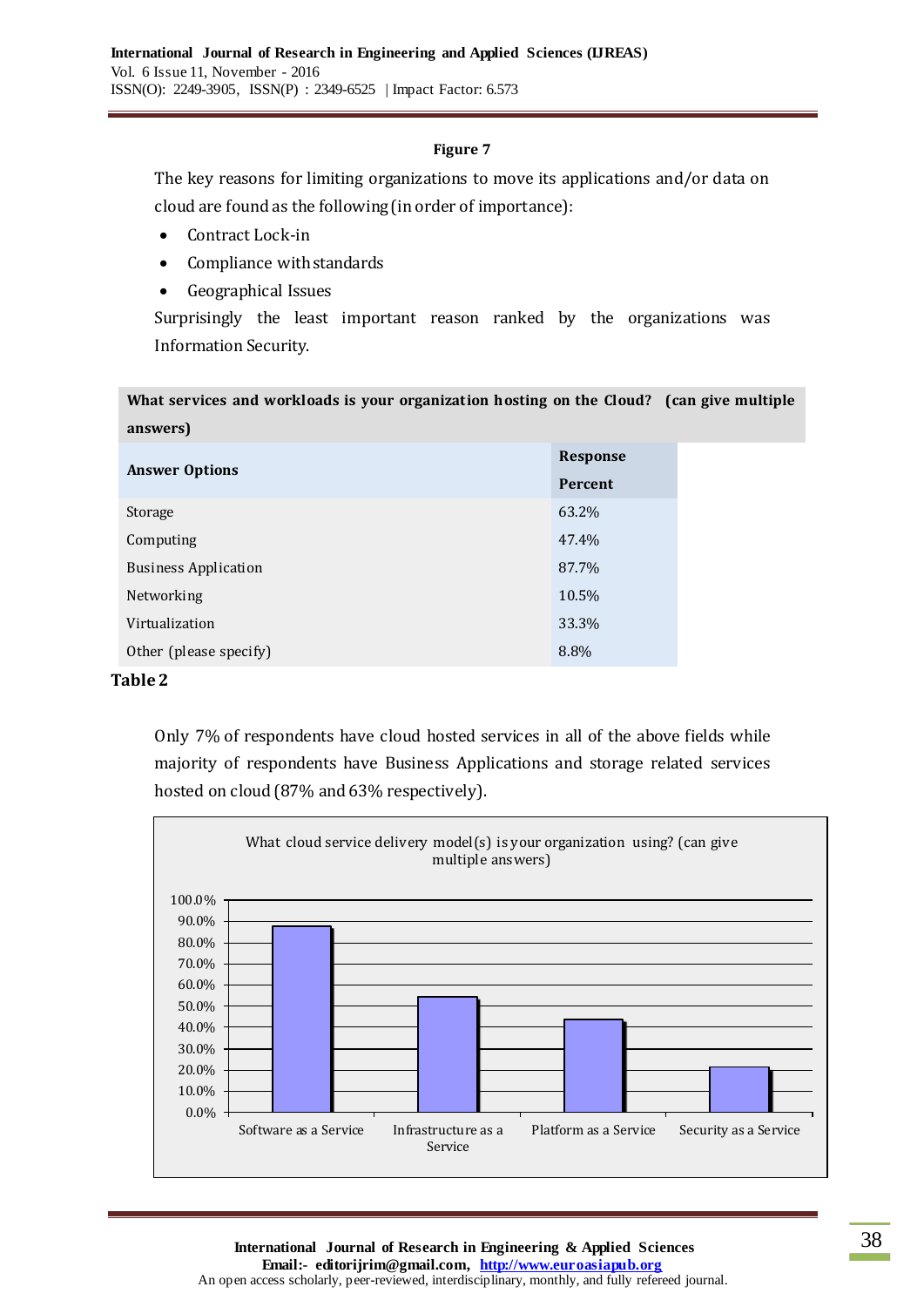As can be seen the cloud service delivery model that is most widely used across various organizations is Software as a Service model (SaaS) which is used by 87% of respondents. Next most used service delivery model is Infrastructure as a Service which is used by 54% of the organizations. Only 12% of organizations are involved in all of the above mentioned 4 service delivery models.

#### **Which cloud delivered security tools are currently deployed in your organization?**

| <b>Answer Options</b>                                                                                                                                                                    | <b>Response Percent</b> |
|------------------------------------------------------------------------------------------------------------------------------------------------------------------------------------------|-------------------------|
| Web security as a service: Ensuring users are compliant with the<br>corporate web browsing policies and are being protected from<br>accessing malicious websites                         | 56.1%                   |
| Cloud Application Policy Control: Ensuring users have a safe and<br>secure access to the applications that they need and are able to upload<br>and download data from the cloud securely | 38.6%                   |
| Identity and access management: Ensuring the right people get access<br>to the right applications                                                                                        | 52.6%                   |
| access: Secure access to cloud infrastructure<br>VPN/Remote<br>(data-in-transit encryption) from any device over any network from<br>any location.                                       | 54.4%                   |

**Table 3**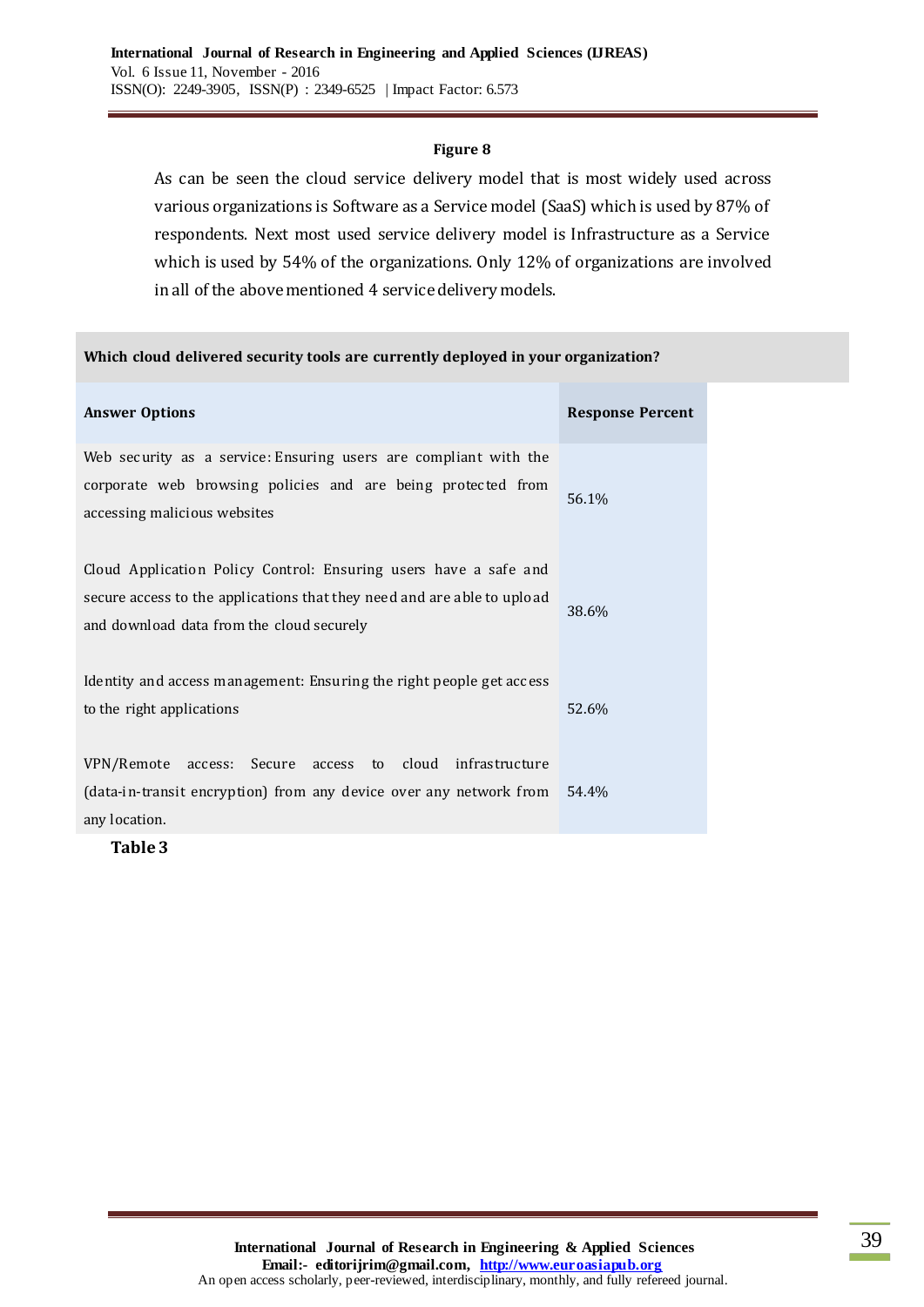

Even in the evaluating phase, the top most preferred service delivery model is related to storage services (77%). The next most service model is of Business Application with 61% organizations evaluating the same. Networking services are being evaluated the least for now.



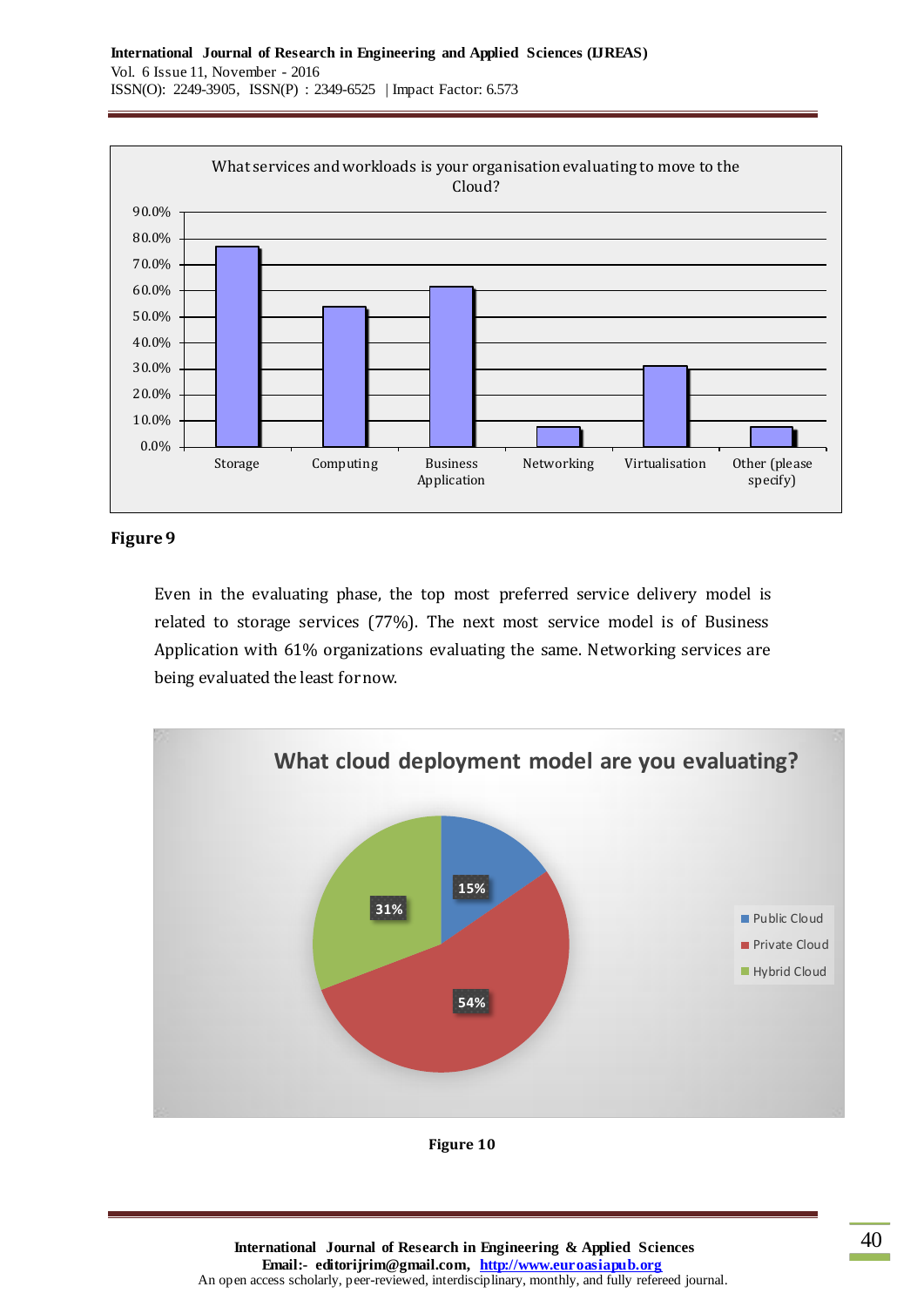More than half the respondents (54%) are deploying their services on private cloud at present. 31% are on hybrid cloud whereas only 15% are on public cloud.





All the organizations who are using Private Cloud, about 87.5% of them are evaluating SaaS as their Cloud delivery model.

69% of the organizations are evaluating IaaS as their cloud service delivery model, only 23% are evaluating Security as a Service.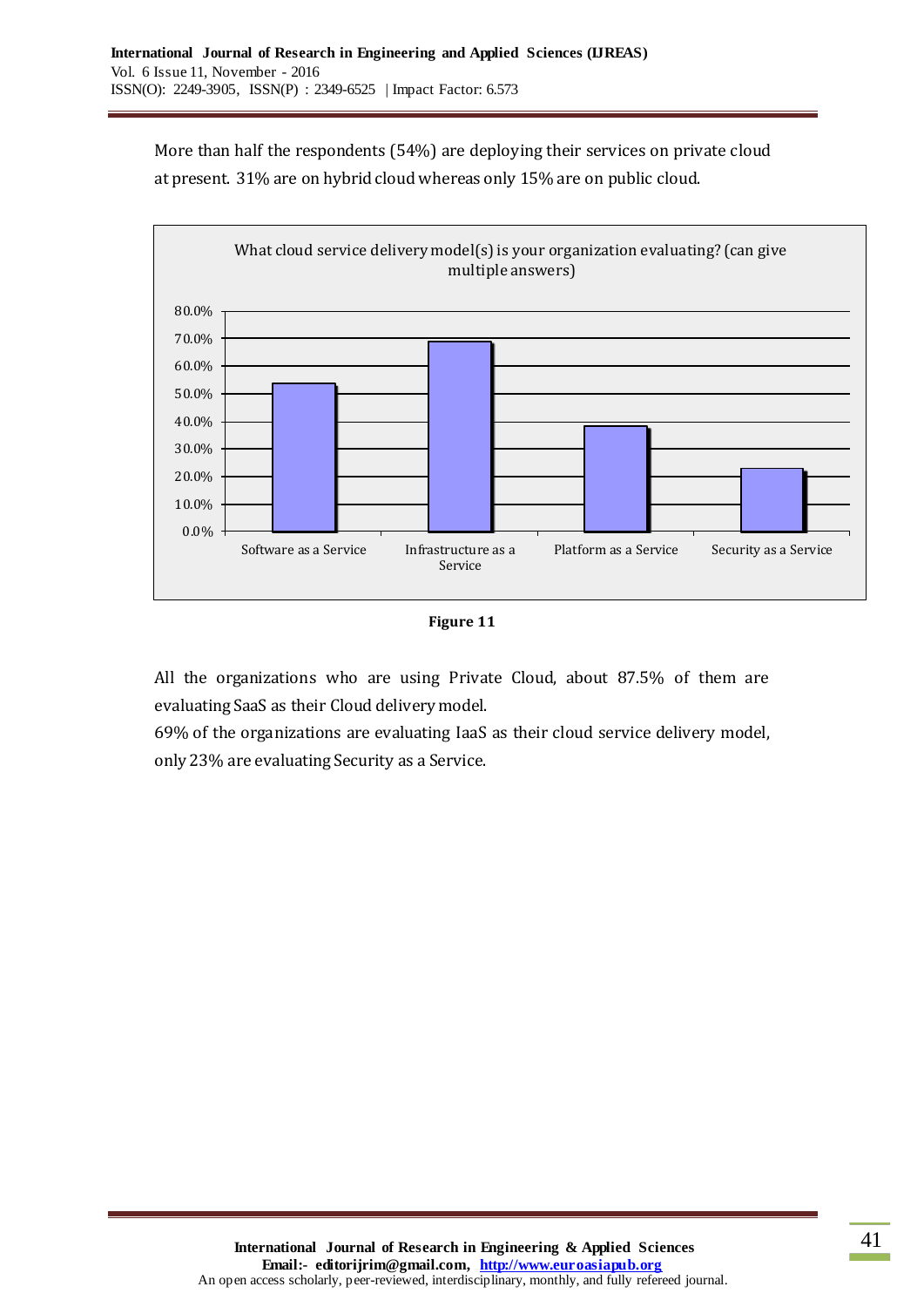

**Figure 12**

**What are your major concerns about policies, technologies, and controls deployed to protect data, applications, and the associated infrastructure of cloud computing (Cloud security)?**

|                                                          | <b>Response</b> |
|----------------------------------------------------------|-----------------|
| <b>Answer Options</b>                                    | <b>Percent</b>  |
| Data Breach: Data accessed by unauthorized personnel     | 77.5%           |
| Data-in-transit hacking: Data hacked and stolen while in |                 |
| transit from end point to the cloud (MITM Attacks)       | 43.7%           |
| Hijack of accounts: Accounts stolen through hacking      | 49.3%           |
| Insider Threat: Internal employee abusing cloud access   |                 |
| to steal data and information                            | 57.7%           |
|                                                          |                 |
| Malware injection: Malicious code injected into cloud    |                 |
| services compromising integrity of sensitive information | 52.1%           |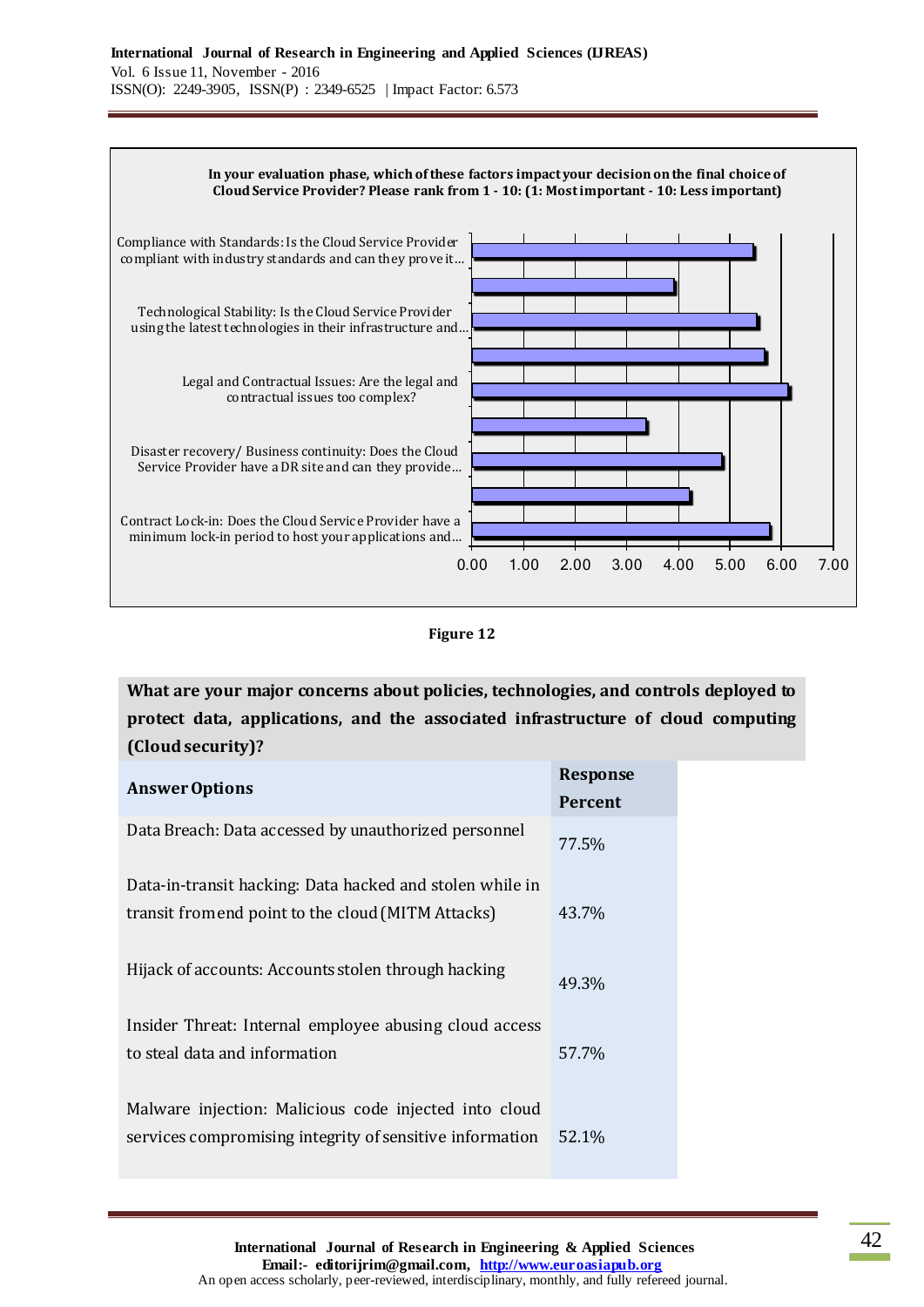### **Table 4**

Only 43% are concerned about MITM attacks, an assumption for this is probably because many of them are unaware of the potential threat.

77% are very much concerned about unauthorized personnel accessing their data



## **Figure 13**

Most companies seem to understand the need for having proper data encryption & protection policy, and over half of the companies surveyed have a good understanding or have implemented data encryption.

Incident management is a term describing the activities of an organization to identify, analyze, and correct hazards to prevent a future re-occurrence. 70% of the organizations have established incident report policy in their organization.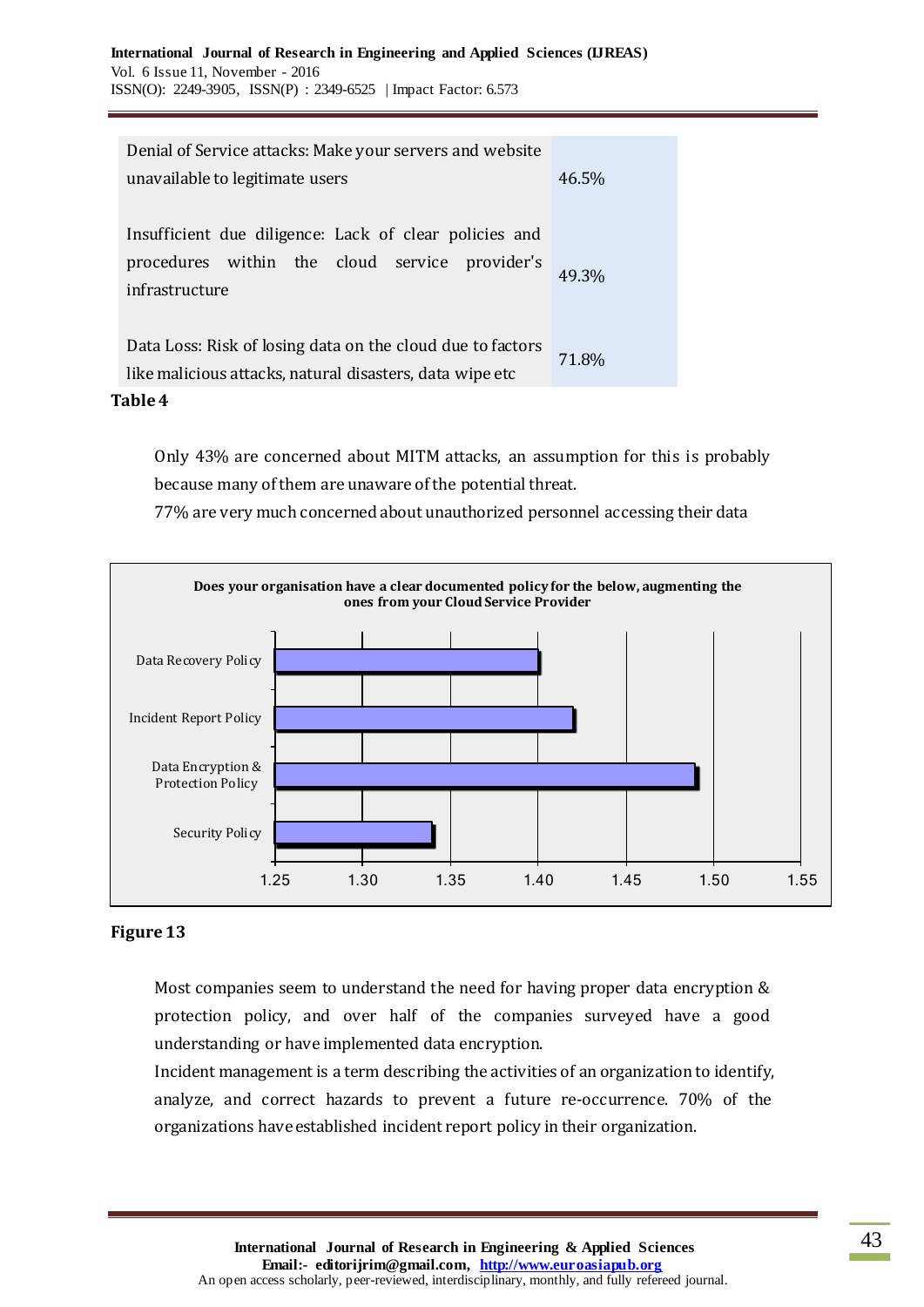77% of the organization have Security Policy established and running (rating average of 1.34)



**Figure 14**

75% of the organization conduct regular security audit and certification.



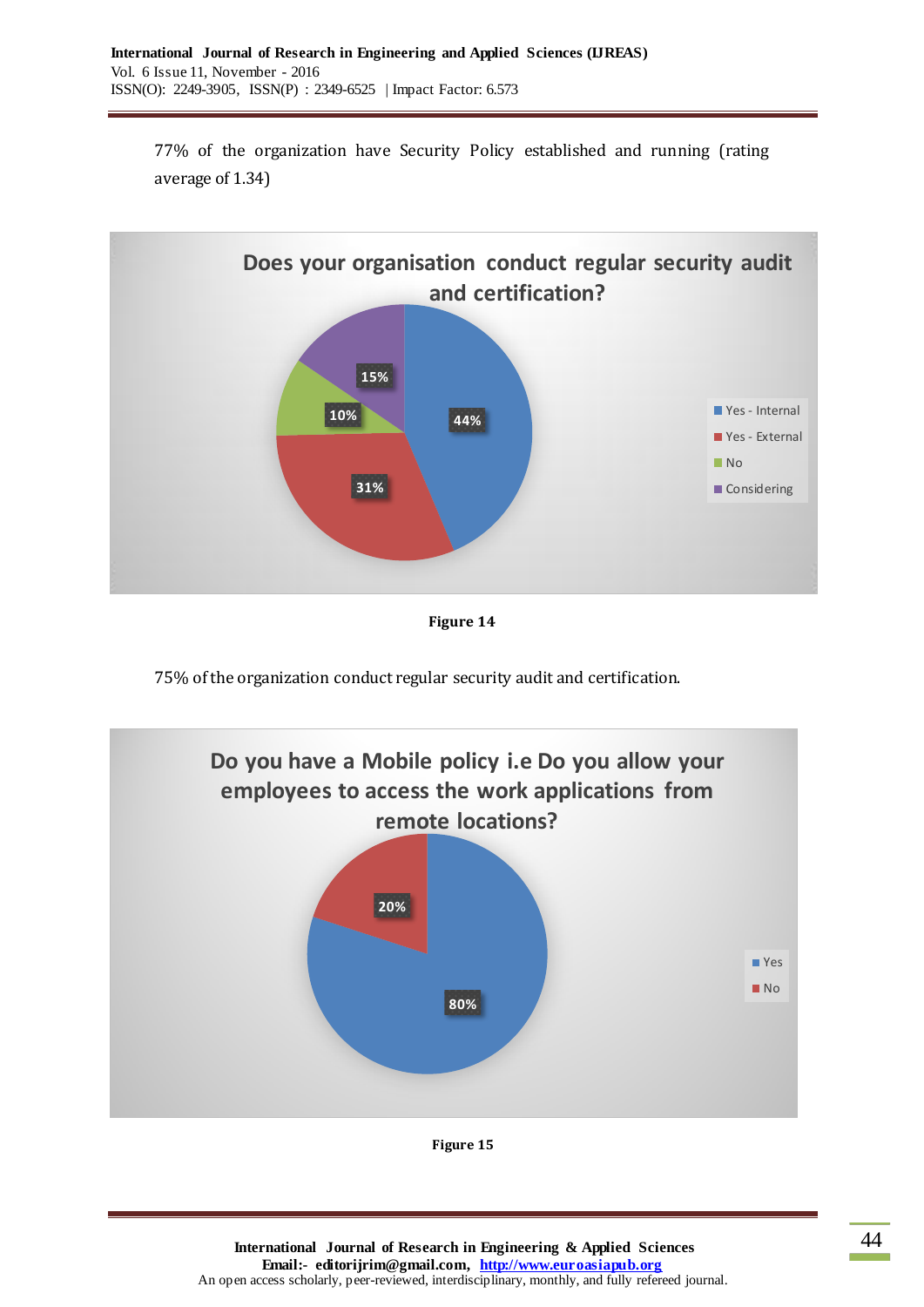80% of the organization allow employees to work from remote locations. Out of these 10% of the organization have 76-90% of their workforce working from Remote locations or from Home.



**Figure 16**

Only 6% of the organizations that have a BYOD policy do not give access to corporate applications and data on cloud to their Remote Mobile Executive (employees, contractors etc) & Work-from-home employees.



**Figure 17**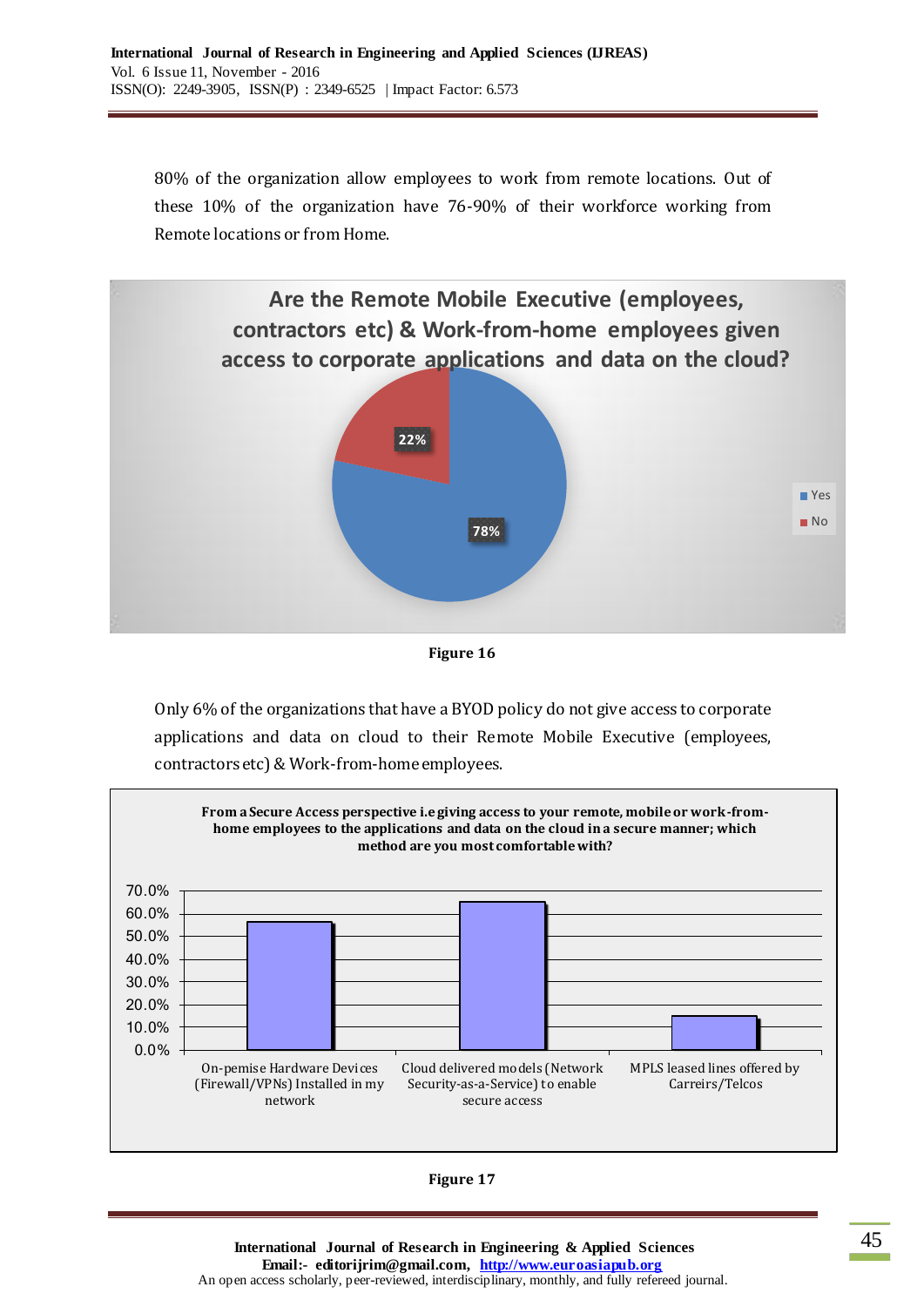65% of the organizations are more comfortable using Cloud delivered models (Network Security as a Service) to enable secure access. This shows that security as a service is in demand and is being implemented by many organizations.







**Figure 19**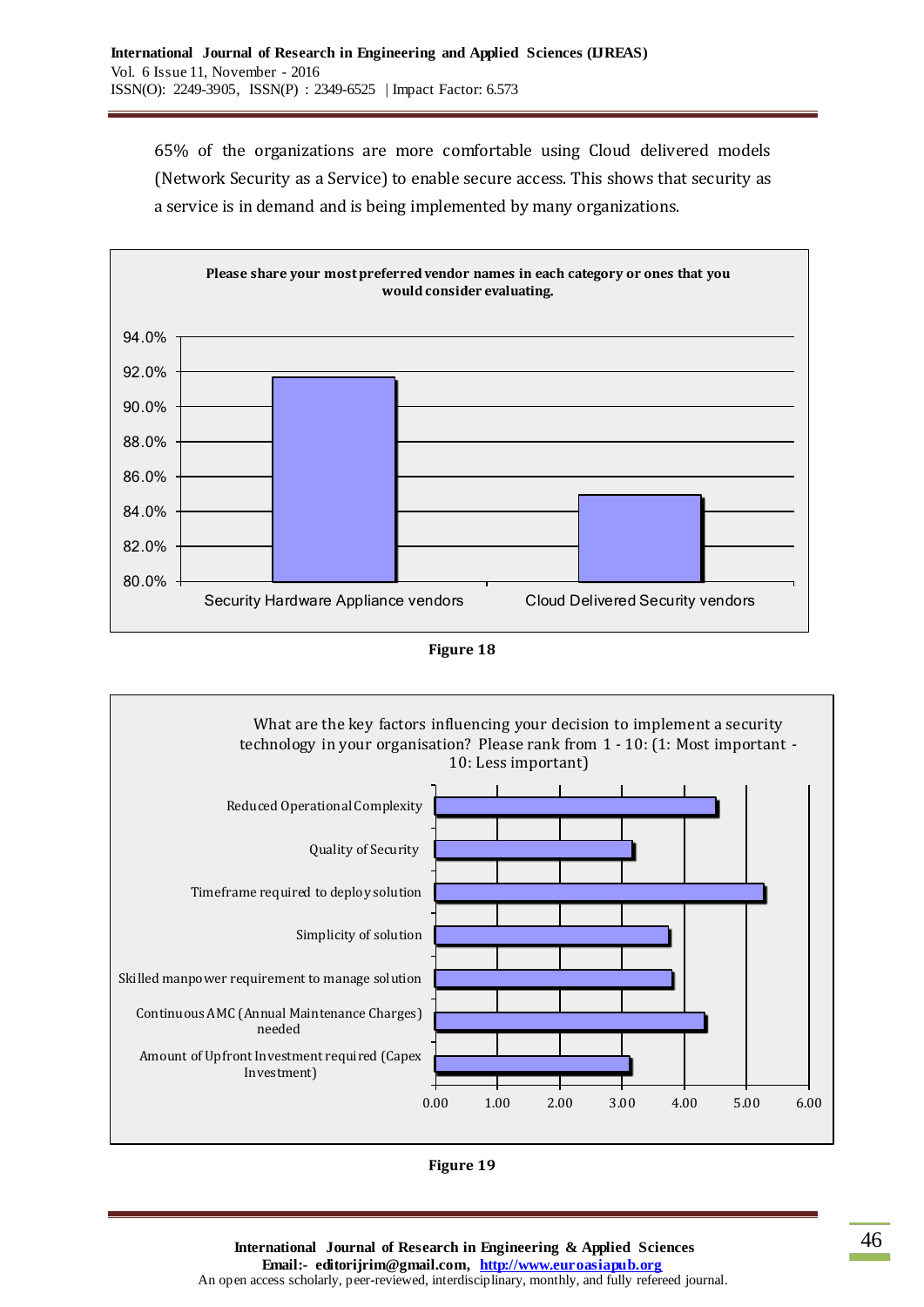The key factor influencing an organizations decision to implement a security technology are

- 1. Time frame required to deploy solution
- 2. Reduced operational complexity

## **Discussion**

- Insatasafe has a good image in the current market hence they should recruit more employees on tech support also in the marketing team as the company is growing bigger and bigger.
- As the scope for Cloud based security is increasing and more SMBs are adopting cloud, more strategies should be focused on different types of marketing.
- More focus and campaigns should be built on the social campaigns to create a general awareness about the brand.
- Another major challenge for the company was the tech support needed at odd hours when the client required, hence the tech team to work in time shift basis as the team expands gradually.
- Software as a Service model (SaaS) which is used by 87% of respondents is good scope for Instasafe. Therefore, they should come up with more strategies to tap the potential business.

# **CONCLUSION**

- Instasafe has a good image in the current market which is quite evident form the existing customer base it has.
- $\bullet$
- The scope for gaining more market share is much more than anticipated with large organizations still evaluating a plan to move towards cloud.
- There is an unparalleled need for a strong social campaign throughout the industry for more dominant position for Instasafe. They should be hiring more staff for the same with digital marketing scopes.